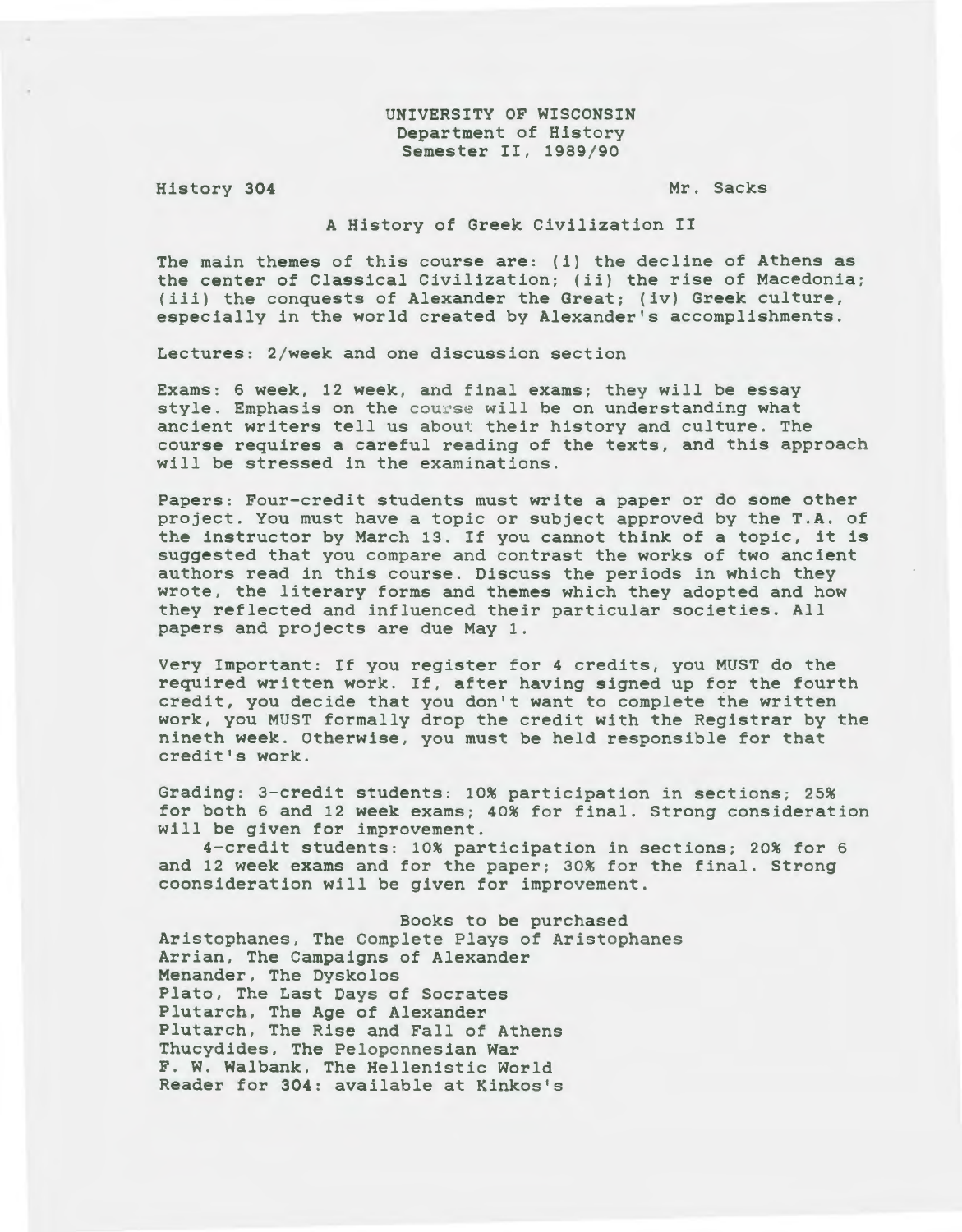## Lectures

|         |         | Jan. 23: Introduction and Geographical Background                                                                                   |
|---------|---------|-------------------------------------------------------------------------------------------------------------------------------------|
|         |         | The Greek World to 432<br>Thucydides I, Chapters 1-23, 89-117                                                                       |
|         |         | Jan. 30: The Peloponnesian War: Archidamus' War, 431-421<br>Thucydides IV $1-41$ ; V $1-24$                                         |
|         |         | Folly and Disaster, 415-403:<br>Thucydides VI 1-32; VII 42-87<br>Plutarch, Alcibiades, 24-39<br>Plutarch, Lysander, 1-15            |
| Feb. 6: |         | Social Changes during the Peloponnesian War<br>Thucydides VI 16<br>Plutarch, Cimon, 10, 17                                          |
|         |         | The Welfare State<br>Aristophanes, The Congresswomen<br>Reader, $1-17$                                                              |
|         |         | Feb. 13: Trial of Socrates<br>Aristophanes, The Clouds<br>Plato, The Apology                                                        |
|         |         | Platonic Philosophy:<br>Plato, The Phaedo                                                                                           |
|         |         | Feb. 20: Short-lived Empires: Sparto and Thebes<br>Plutarch, Lysander 16-30<br>Reader, 18-32                                        |
|         |         | Rise of Philip II of Macedon:<br>Plutarch, Demosthenes 3-16<br>Reader, 33-37                                                        |
|         |         | Feb. 27: The Victory of Philip<br>Plutarch, Demosthenes 17-22<br>Reader, 38-46                                                      |
|         |         | Alexander: The Early Years<br>Begin reading Plutarch, Alexander                                                                     |
|         |         | Mar. 6: EXAMINATION on all but Alexander                                                                                            |
|         |         | Mar. 13: Alexander the Great<br>& Mar. 27: Plutarch, Alexander<br>Plutarch, Demosthenes 23-31<br>Arrian, Anabasis<br>Walbank, 29-45 |
|         | Apr. 3: | The Successors of Alexander<br>Plutarch, Demetrius<br>Walbank, 46-59                                                                |
|         |         | The Three Kingdoms:<br>Walbank, 60-140                                                                                              |

 $- 2 -$